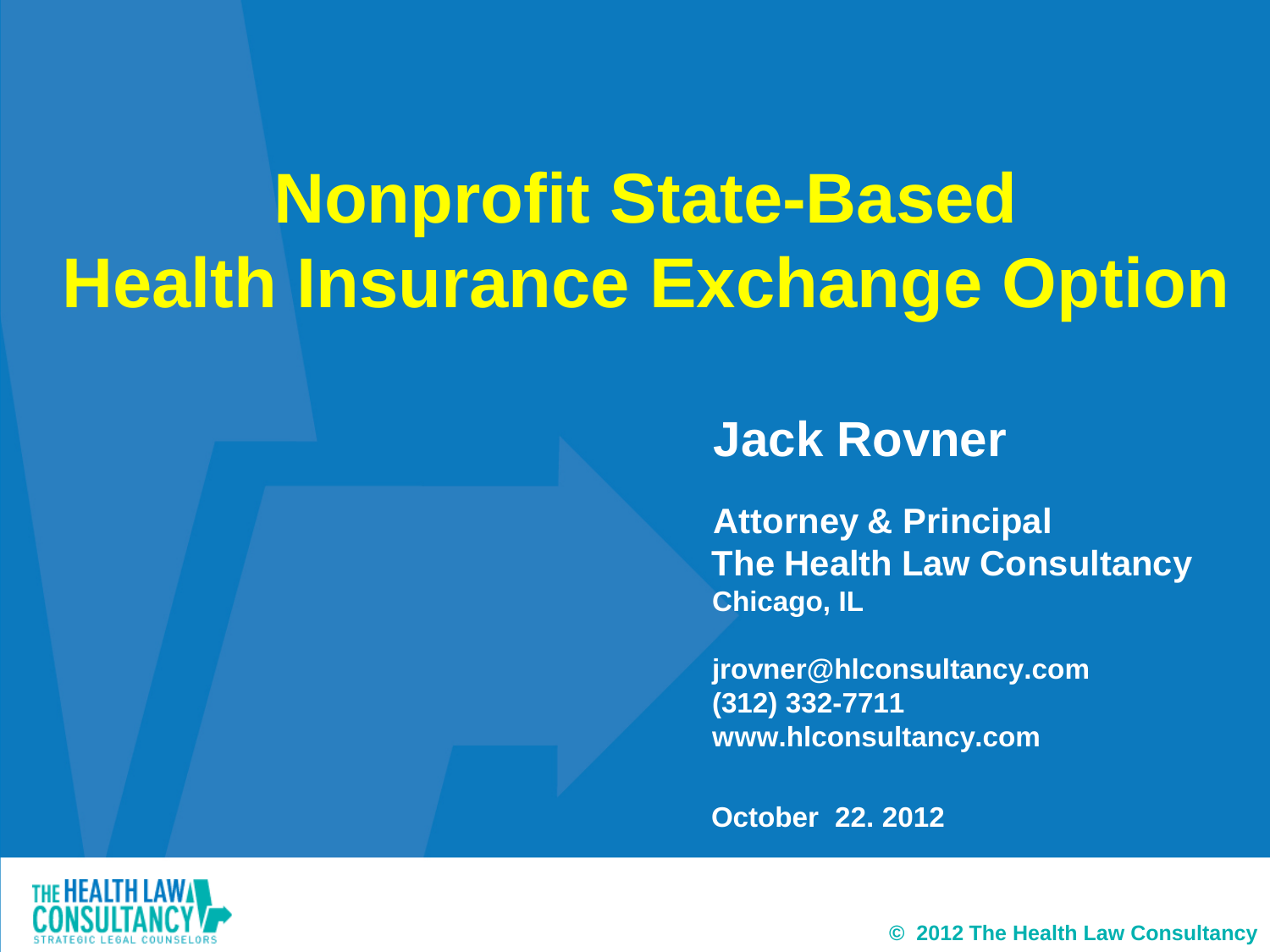## **Nonprofit State-based exchange**

- **Private market solution**
- **▶ Preserves State control of** health insurance exchange
	- **Governance**
	- **Operation**
	- Financing

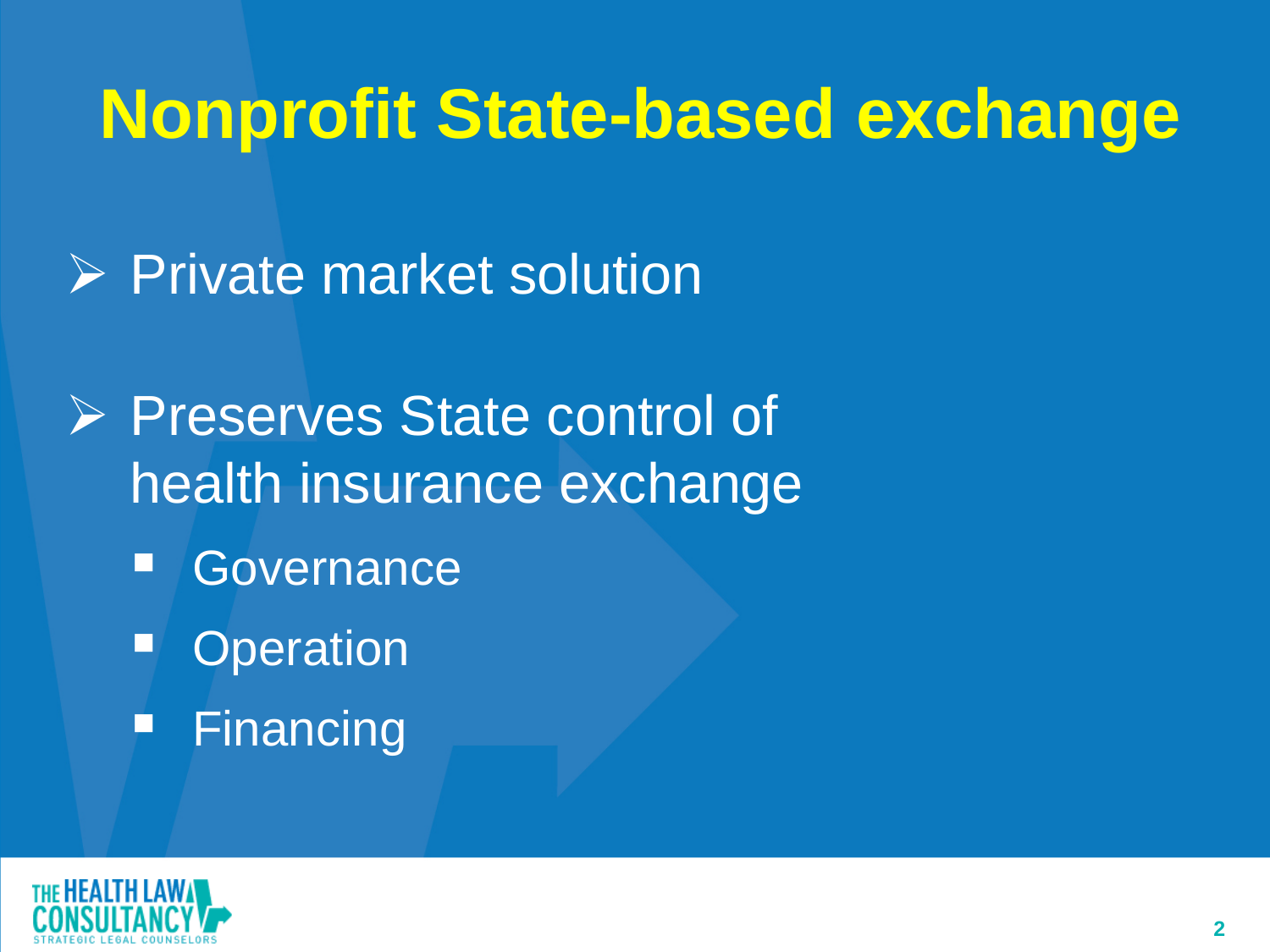**What's needed for nonprofit option?**

1. State forms Idaho nonprofit

2. State designates nonprofit as Idaho's State-based exchange

3. State oversees nonprofit

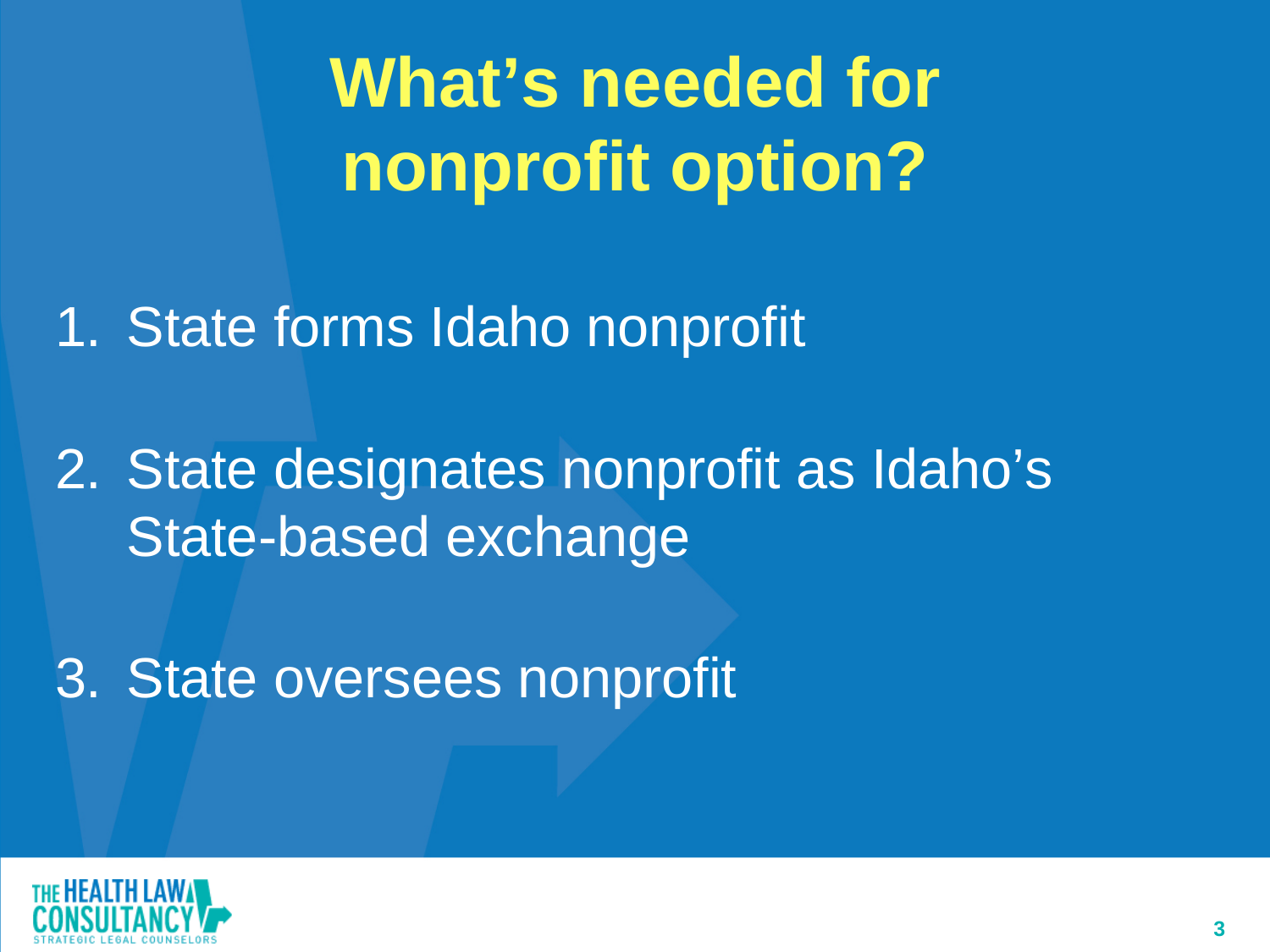## **How can nonprofit option be implemented?**

**▶ Insurance Director incorporates nonprofit**  Formed under Idaho Nonprofit Corporation Act ■ Meets federal standards for State-based exchange

**▶ Governor designates nonprofit to DHHS as** Idaho's State-based exchange

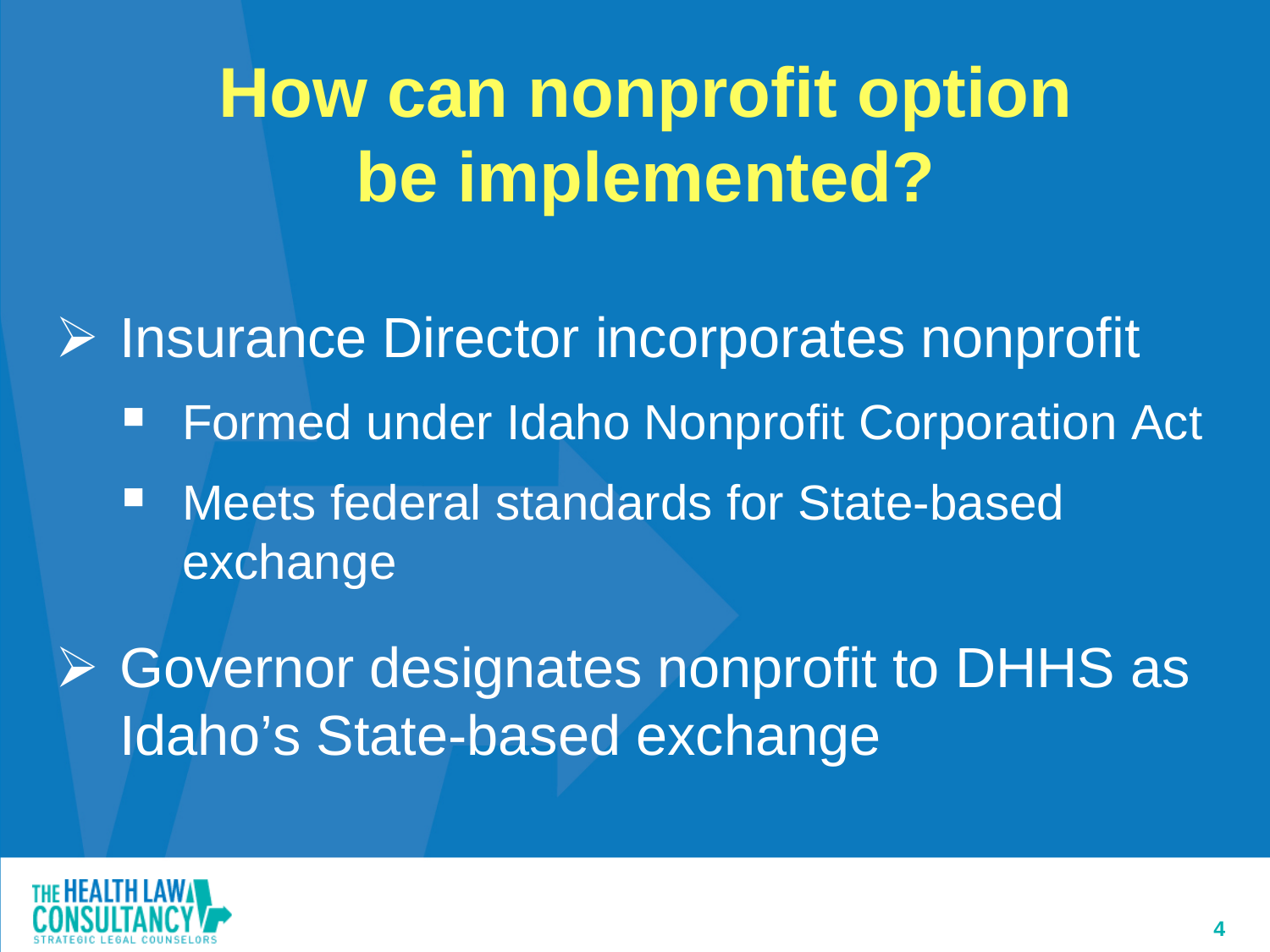# **Precedent for implementation?**

### Idaho Health Data Exchange, Inc.

- o Dep't Health & Welfare Director Armstrong incorporated IHDE as nonprofit under Idaho Nonprofit Corporation Act
- o Governor Otter designated IHDE to DHHS as meeting federal standards for healthcare initiative to encourage
	- use of health information technology, and
	- development of nationwide interoperable technology infrastructure for health information exchange

o IHDE eligible for (and received) federal grants for initiative

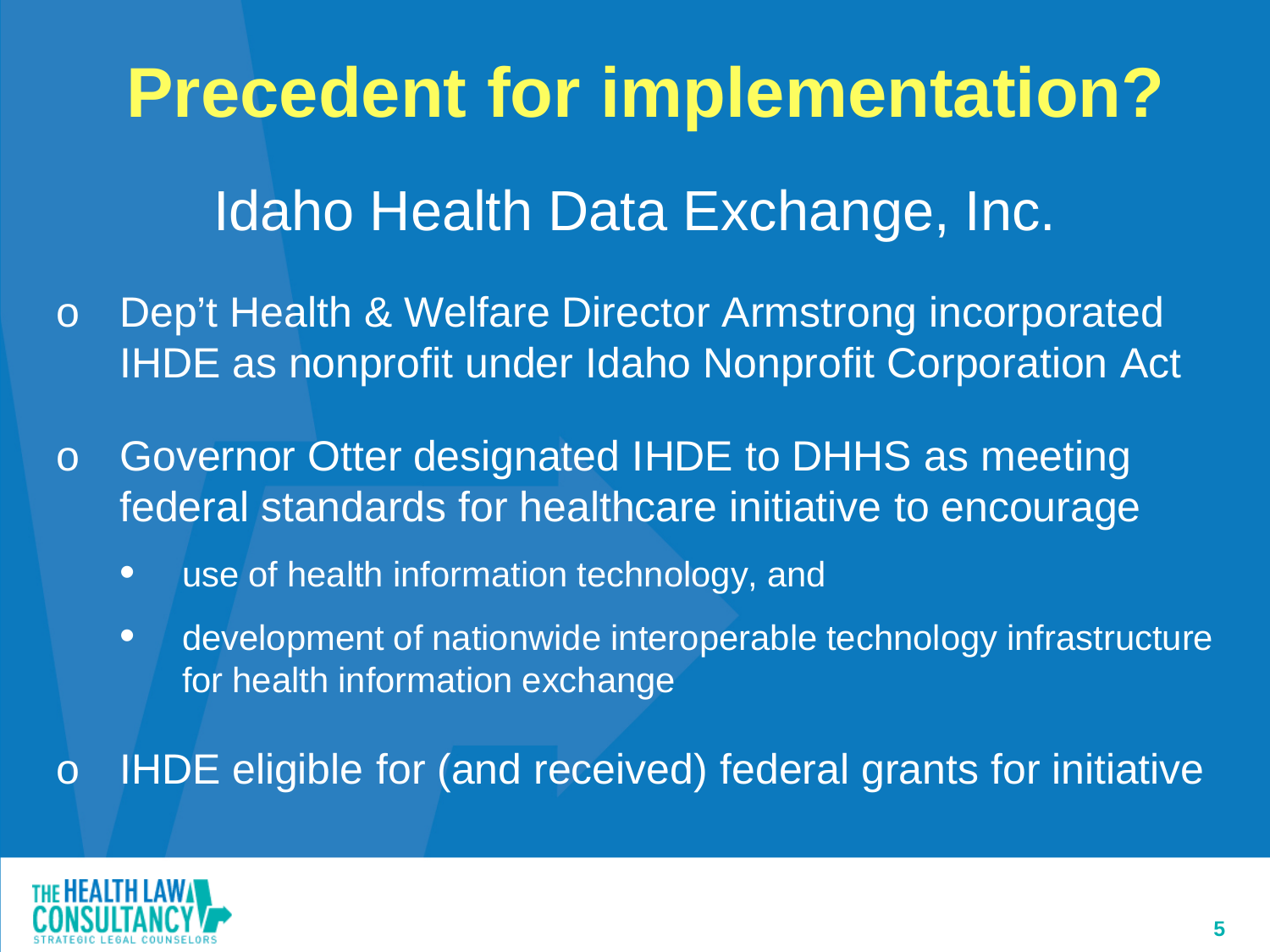## **Idaho's choices for State-based exchange include:**

- $\triangleright$  Board composition
- **Operation**
- $\triangleright$  Financing
- **▶ Oversight**
- $\triangleright$  Contracting
- $\triangleright$  Reinsurance administration
- Risk adjustment administration

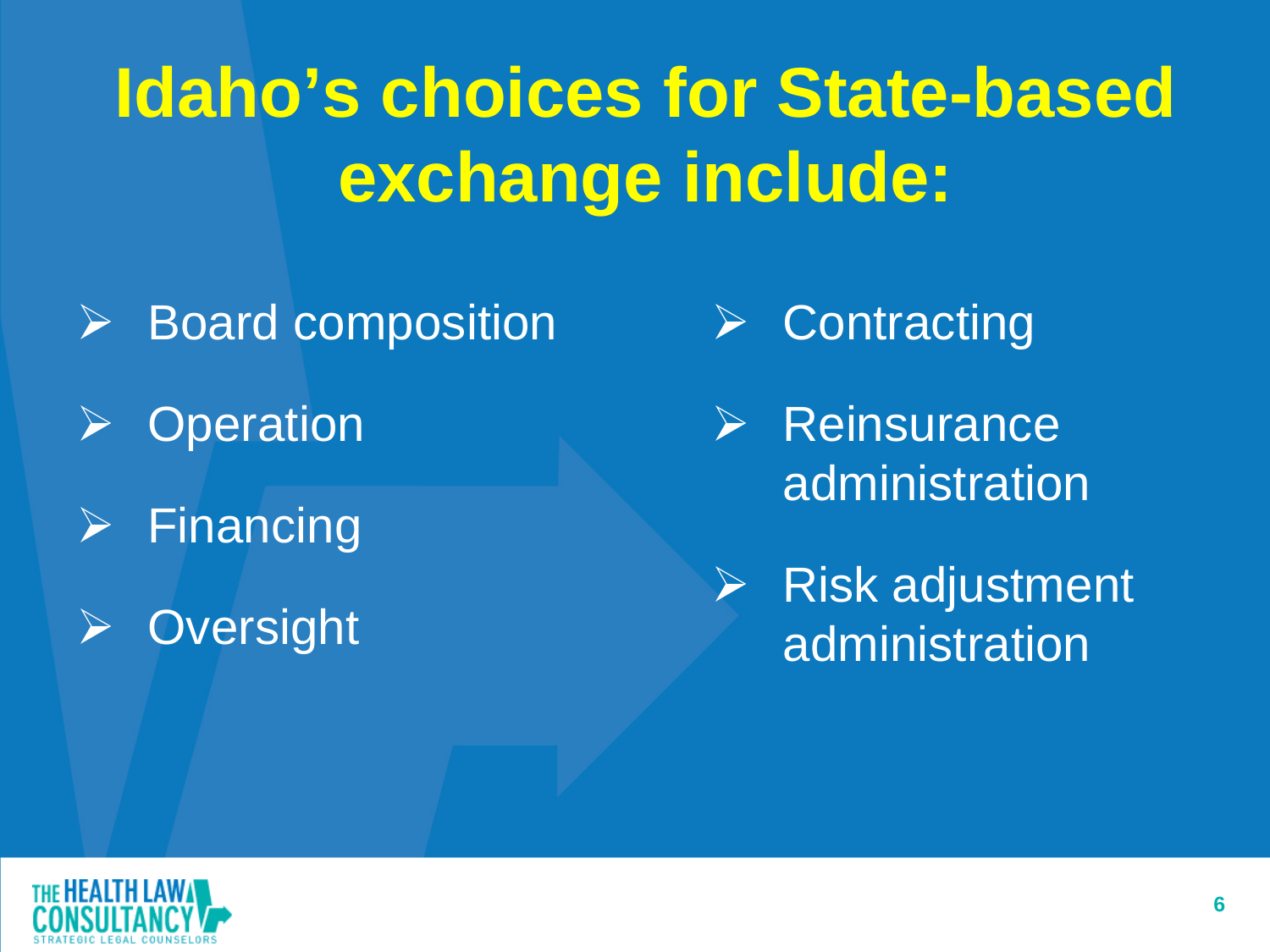## **Minimum governance standards**

1. Board majority experienced in health care

2. Board majority not health insurance industry controlled

3. Board includes consumer representation

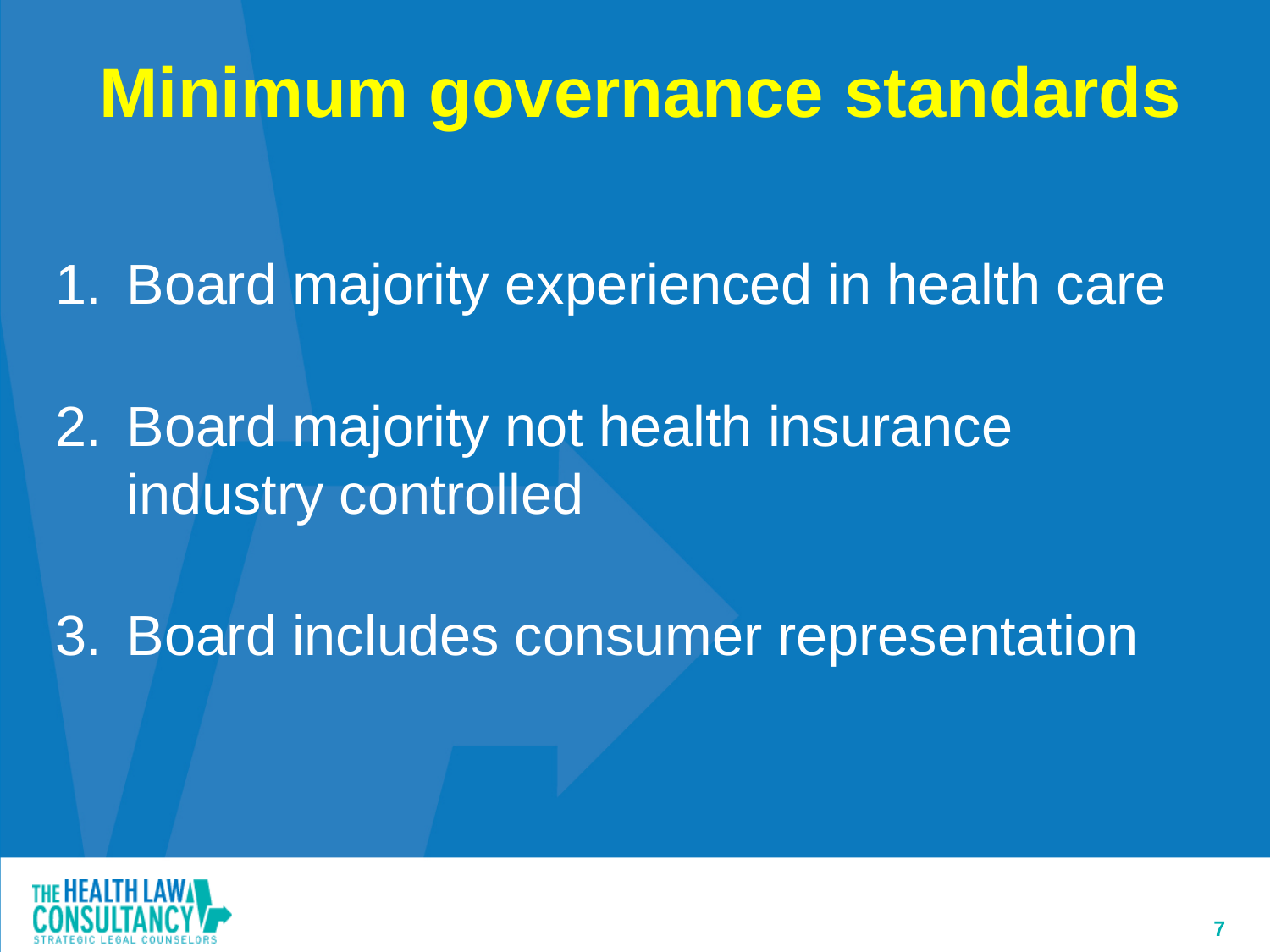## **Minimum transparency standards**

1. Regular Board meetings open to public

2. Bylaws available to public

3. Ethics, conflict of interest and accountability policies available to public